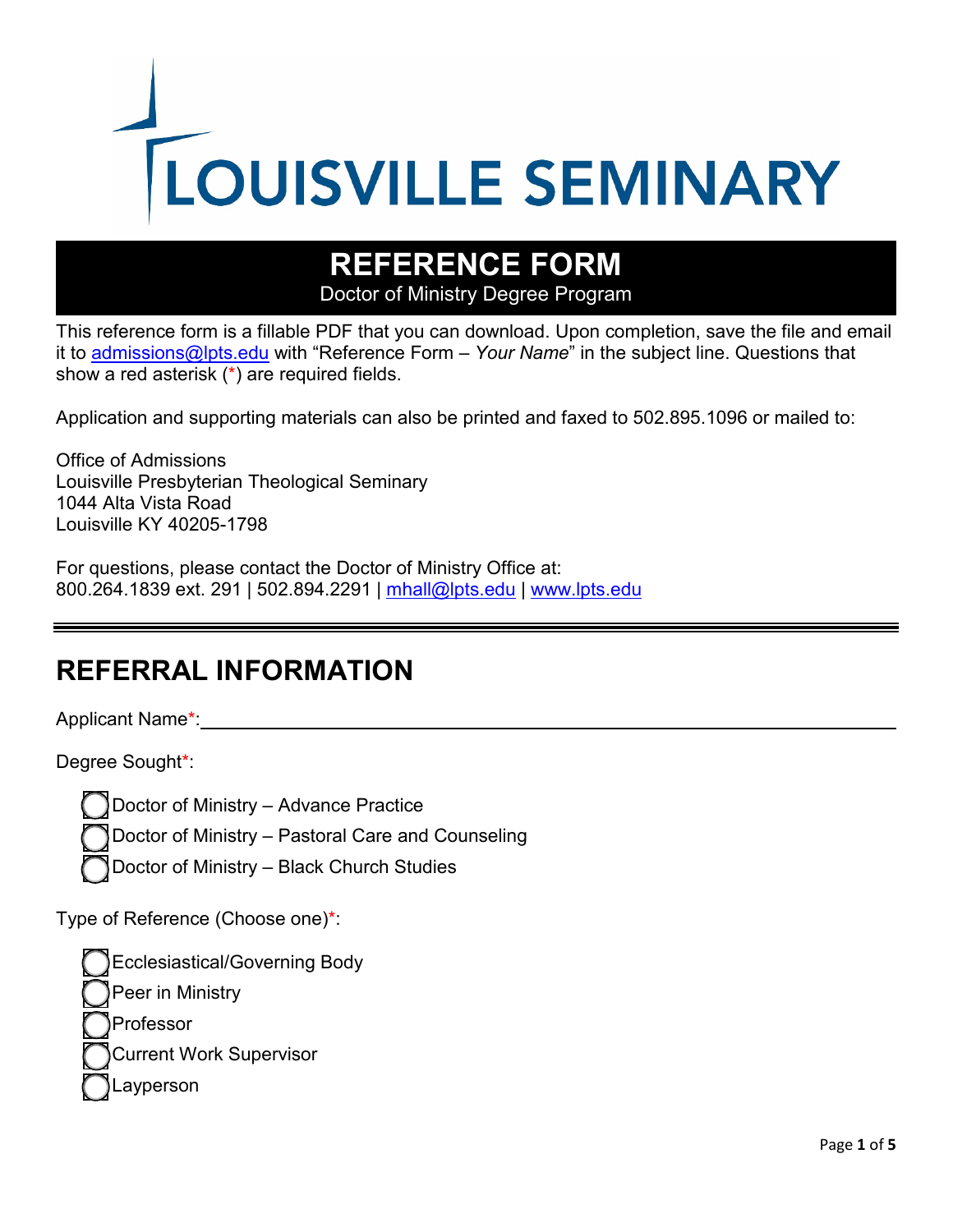|                                                                     |  | _State*:_____________________Zip*:________Country*:_____________________________ |
|---------------------------------------------------------------------|--|----------------------------------------------------------------------------------|
| Phone Number*: Email Address*: Email: Email: Email: Address = 1997. |  |                                                                                  |

### **YOUR THOUGHTS**

*The Advanced Degrees Committee and the Office of Admissions consider your reference an important part of the application process. Your time and thoughtfulness in furnishing this information are greatly appreciated. In the best interest of the prospective student as well as the seminary, we urge you to make your comments both candid and substantive. They will be of value in judging the applicant's qualifications for admission as well as in planning an educational program responsive to both professional and personal expectations.*

**1. How long, how closely, and in what contexts (local faith community or denominational relationships, educational relationship, or personal relationship) do you know the applicant\*?**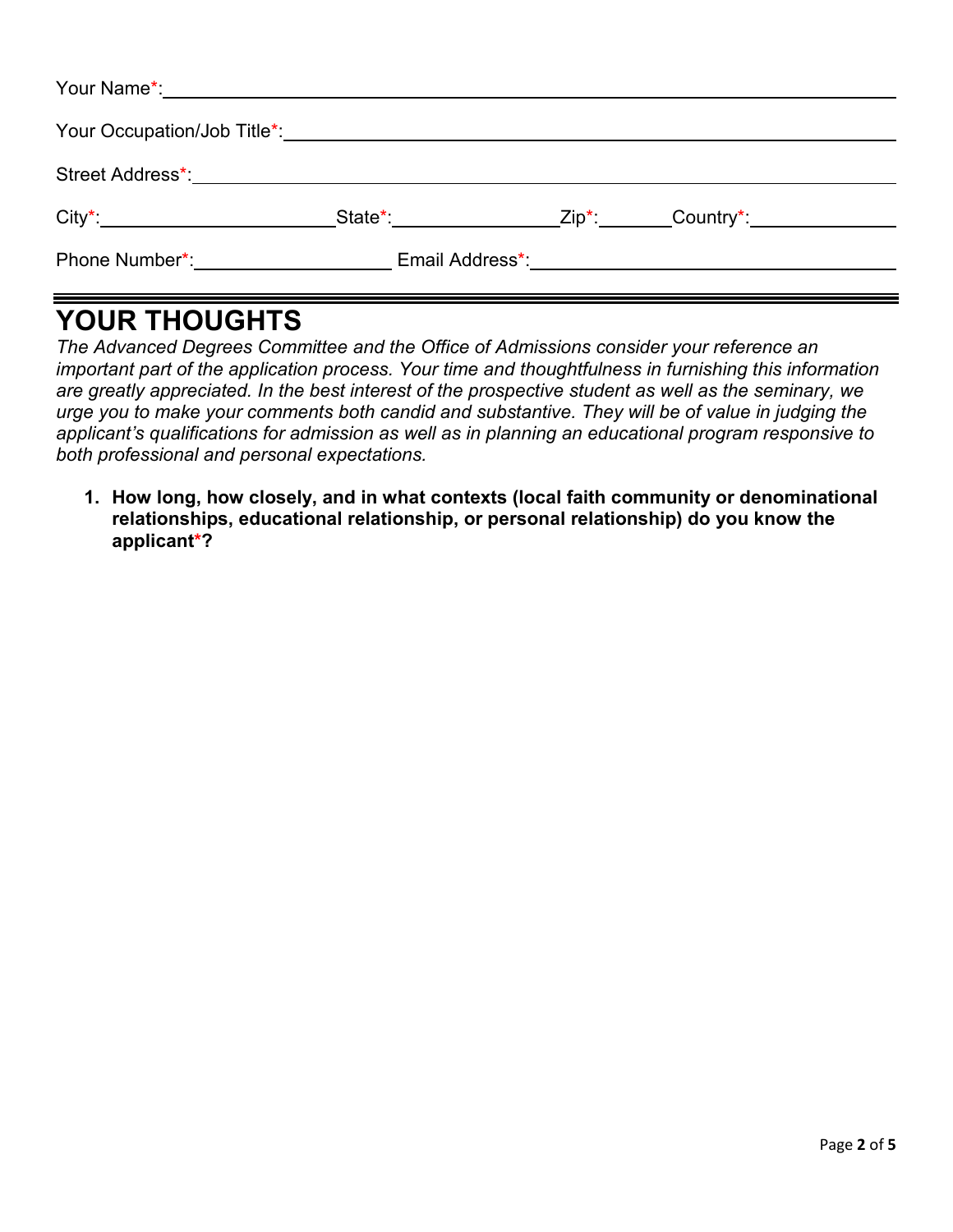**2. How would you evaluate the applicant's ability to engage in graduate/professional studies\*?**

**3. How would you assess the applicant's strengths and limitations, usual ways of relating to others, leadership qualities, potential for church leadership in the future, and coping abilities under stress or conflict\*?**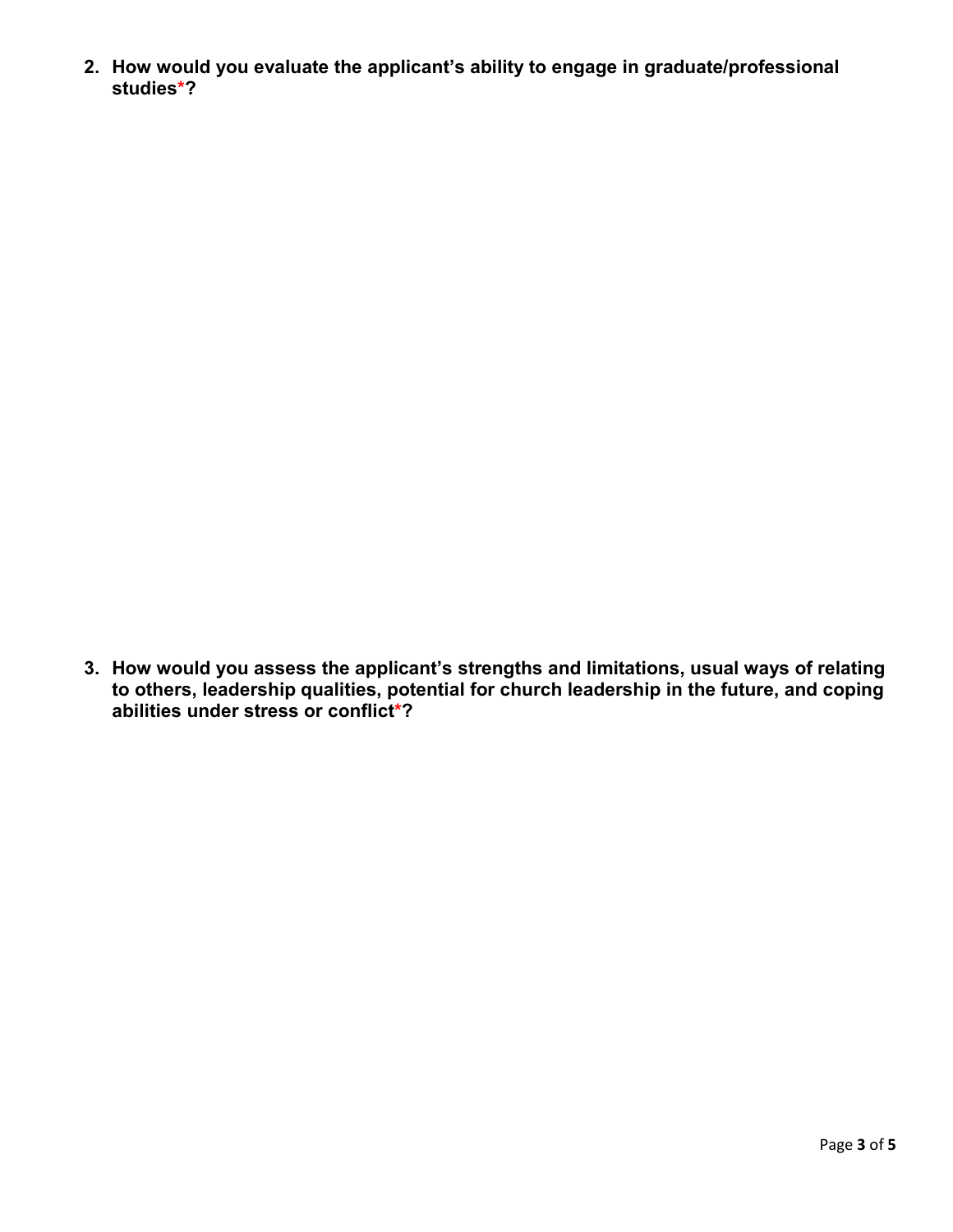**4. How open and flexible is the applicant to different viewpoints and perspectives on religions, social, and intellectual issues\*?**

**5. (For denominational reference only.) What is the applicant's formal status with your denomination or faith community?**